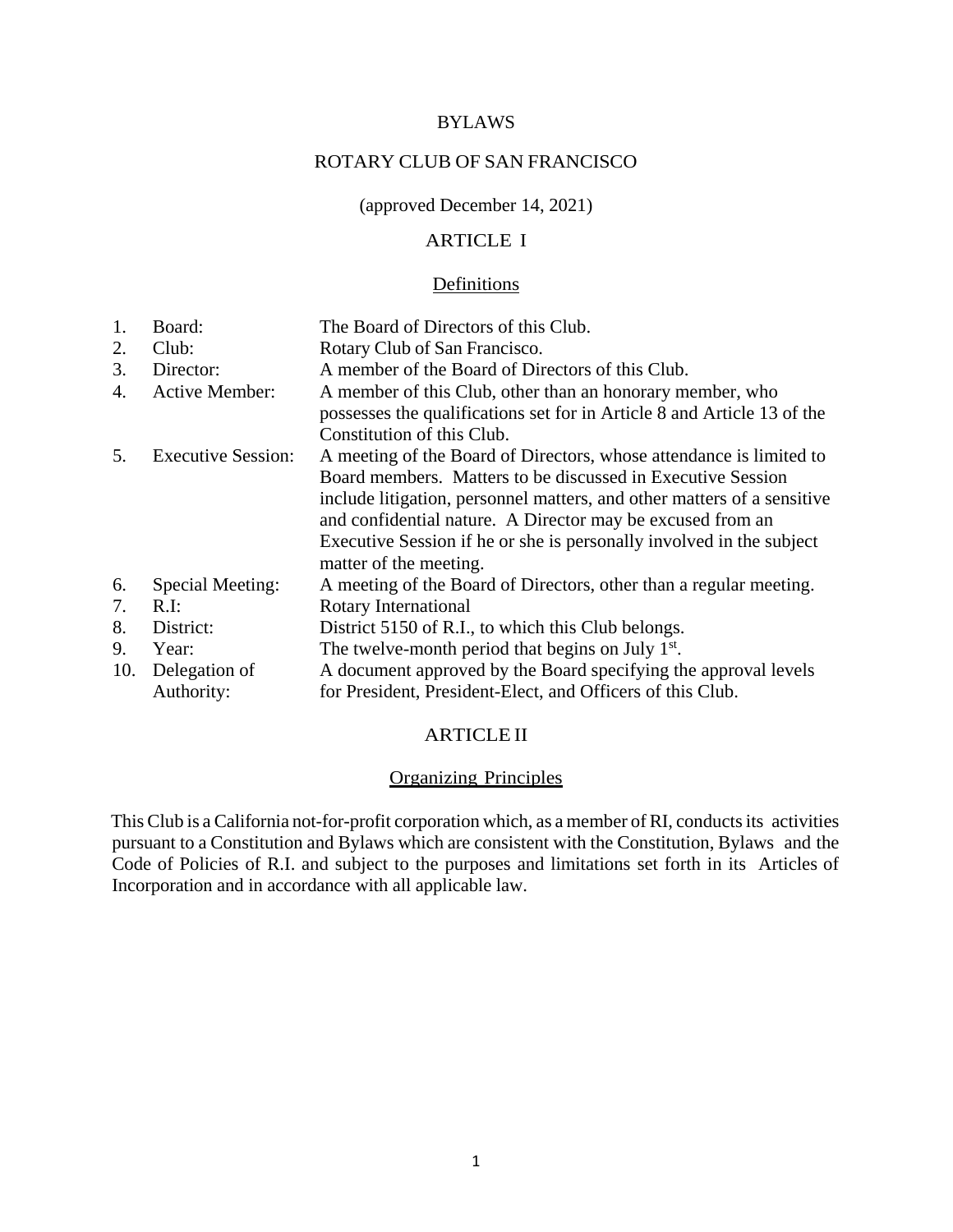# ARTICLE III

### Directors & Officers

Section 1. The governing body of this Club shall be the Board of Directors consisting of the President, the President Elect, the Immediate Past President, Secretary, Treasurer, and no less than six and no more than ten additional Directors. The Directors are Officers of the Club. Officers, other than the President, President Elect, Past President, Secretary and Treasurer may also be referred to as Vice-Presidents. The Board of Directors may, in its sole discretion, expand or contract the number of Directors based on the needs and requirements of the Club. The number of Directors to be elected for the upcoming fiscal year and their term shall be determined no later than the first Tuesday of November of each year. Candidates for these open positions shall be identified by a Nominating Committee and elected in accordance with Article IV.

Section 2. The term of office of President, President Elect, and Immediate Past President is one year. When a successor is not elected, the current President's term can be extended until a successor is elected provided it is not extended beyond one year. After serving one year as President Elect, commencing on the first day of July next following the election as provided in Article IV of these bylaws, the President Elect serves as President for one year, and then as Immediate Past President for one year.

Section 3. The term of office for all Board members other than those specified in Section 2 shall be two years, with half of the Directors elected each year. The term of office shall begin on the first day of July following the election as provided in Article IV of these bylaws.

Section 4. Directors shall be eligible for a second, consecutive term as a Director, except as President, President Elect or Immediate Past President. An appointment to fill less than one year of a Director's remaining term shall not be counted for this purpose.

Section 5. Except as provided in Section 2 of this Article III and Section 6 of Article V, a President shall not be eligible for a second term, as President, after filling the office for a full term as President.

Section 6. Should a vacancy occur on the Board, the Board shall, by majority vote, fill the vacancy and the appointee shall hold office for the unexpired term.

### ARTICLE IV

### Election of Officers and Directors

Section 1. **Nominations.** Each year a Nominating Committee shall be formed, as set forth in Sections 2 and 3 of this Article IV, to select, from Active Members, candidates for President Elect, and the number of Directors to fill open Board positions identified by Board of Directors in accordance with Article III, Section 1. Active Members may submit additional nominees as set forth in Section 4 of this Article IV.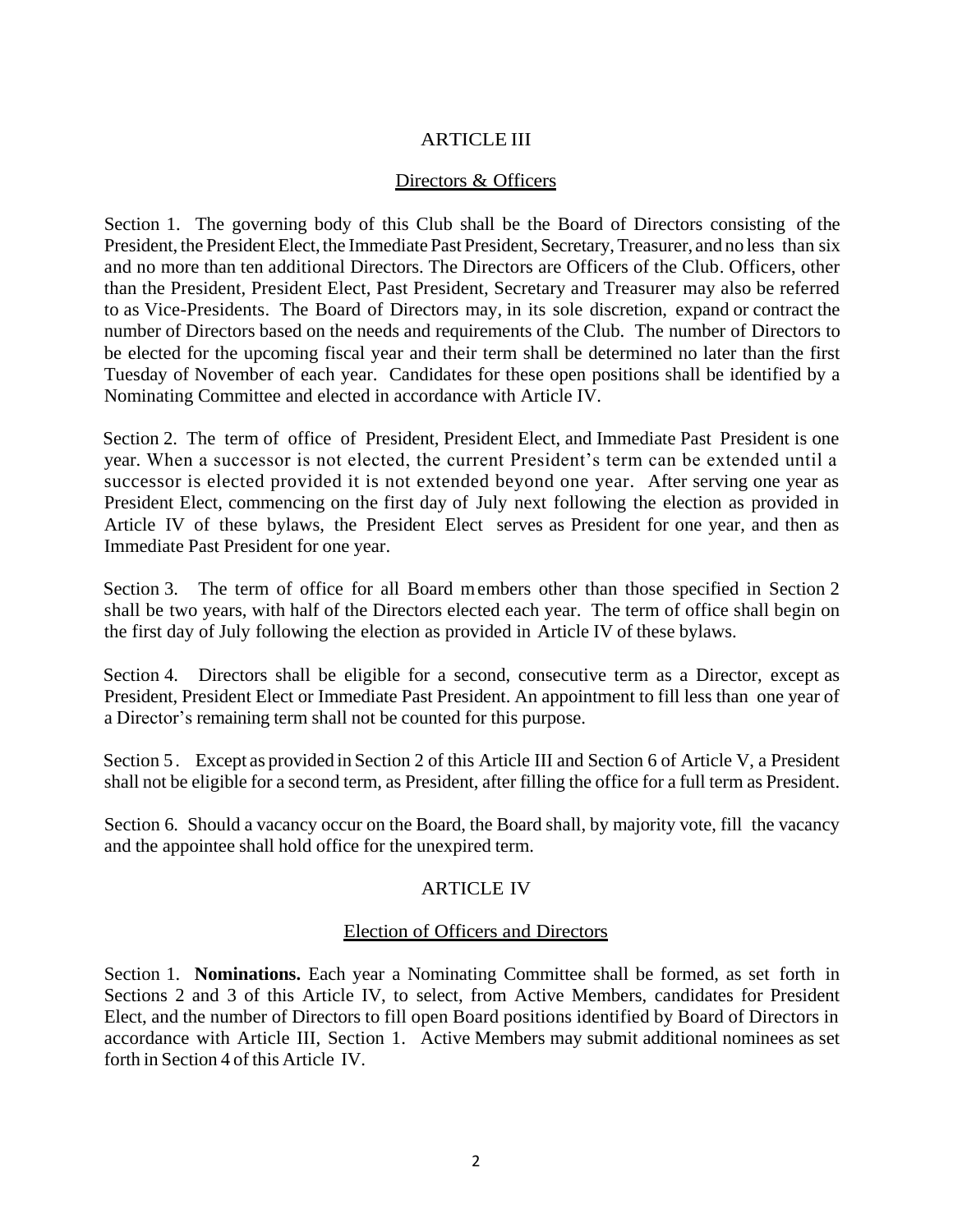Section 2. **Nominating Committee.** The Nominating Committee shall consist of a Chair, designated by the President, the President, President Elect, the five most immediate Past Presidents who are available and agree to serve, and five members at large, who may be former or current Officers and Directors, provided all are Active Members of this Club. If more than five Active Members at large volunteer to serve, the Secretary shall select the five needed by lottery.

Members of the Nominating Committee may be nominated as candidates for any office to be filled, provided they are eligible. However, members of the Nominating Committee who are considered for any nomination must recuse themselves from voting on their own nomination.

Section 3. **Nominating Procedure.** Not later than the first Tuesday of November of each year the Nominating Committee shall publicly solicit from all Active Members, who are not subject to any proceeding for termination of membership pursuant to the Constitution of this Club, nominations for Officers and Directors for the next fiscal year.

- (a.) The Nominating Committee shall conduct confidential reviews of all nominees and select those that best fit the needs of the club.
- (b.) The Nominating Committee, not later than the second Tuesday of November each year, shall select at least one and no more than three nominees for President Elect, and one nominee for each open Board position.
- (c.) The report of the Nominating Committee shall be communicated to all Club members at least three weeks prior to the annual election.

Section 4. **Additional Nominations.** Any fifteen Active Members may submit additional nominations for President Elect by petition delivered to the President or the Chair of the Nominating Committee at least two weeks before the Annual Meeting. No later than ten days before the annual election, the additional candidates nominated by petition shall be communicated to each member.

Section 5. **Election Procedures.** All open positions for which there is only one nominee may be elected by voice vote at the Annual Meeting. When there is more than one nominee for any office, the election shall be as follows:

- (a) Ballots shall be provided to each Active Member at least one week prior to the Annual Meeting. Each completed ballot must be deposited in a secure ballot box by the day of the election, which shall be the day of the Annual Meeting. The ballot box shall be closed at 1:30 P.M.
- (b) Six tellers, appointed by the President, shall count and record the ballots and report to the President the names of the candidate receiving the highest vote for President, President Elect, Secretary, Treasurer and the candidates receiving the highest number of votes for Directors. These shall be declared elected for the next fiscal year.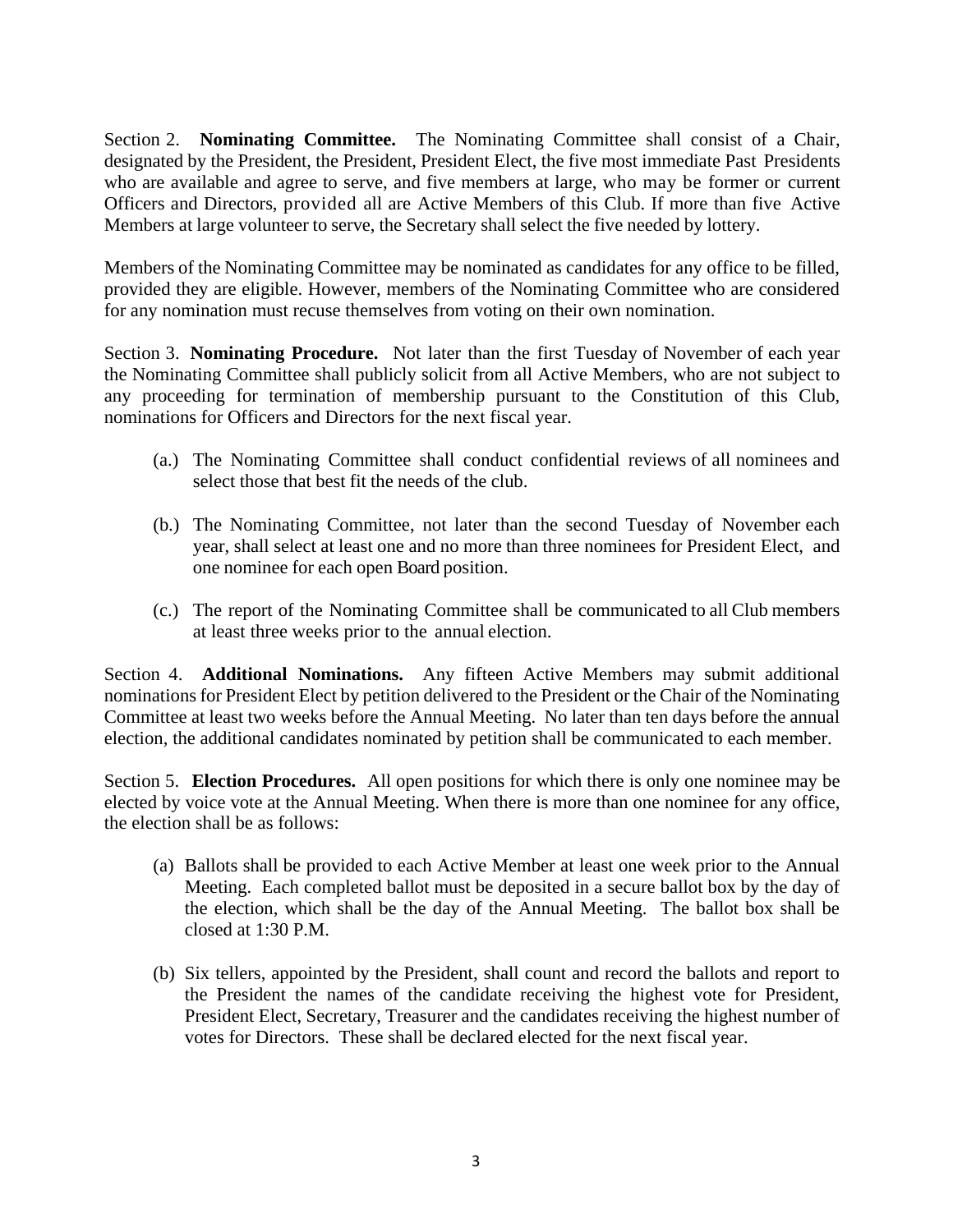# ARTICLE V

## Duties of Officers

Section 1. **President:** It shall be the duty of the President to preside at meetings of this Club and of the Board, and to perform other duties as ordinarily pertain to the office of President. In the event of the President's absence, the President or the Board, at their discretion, shall appoint someone to preside at meetings.

Section 2. **President Elect:** It shall be the duty of the President Elect to become familiar with the activities and procedures of this Club, and to perform any other duties assigned as may be prescribed by the President and the Board.

Section 3. **Secretary.** It shall be the duty of the Secretary to oversee membership records; assure that notices are sent out for Club, Board, and Committee meetings; assure that minutes of such meetings are recorded and preserved; assure that reports are submitted to R.I. as required, including the semiannual reports of membership; assure that changes in membership are reported to R.I. and the District; and perform other duties as may be assigned by the President and the Board.

Section 4. **Treasurer.** It shall be the duty of the Treasurer to oversee the financial affairs of this Club and to perform such other duties as may be assigned by the President and the Board. The Treasurer shall maintain the financial accounts, books and records of this Club, Rotary Service, Inc. and any other organization under management of this Club and its Board of Directors, and deliver them to their successor prior to leaving office. The Treasurer will periodically present an accounting of the financial affairs of this Club and associated organizations to the Board. Such reports shall be made available to members of the Club.

Section 5. **Director.** It shall be the duty of each Director who may also be referred to as a Vice President, to organize, lead and supervise the work of the Committee, if any, to which the Director is appointed and to perform such other duties as may be assigned by the President and the Board.

Section 6. **Immediate Past President.** It shall be the duty of the Immediate Past President to assist the President and President Elect and to perform other duties as may be assigned by the Board. If the President is unable or unwilling to carry out his or her duties, the Immediate Past President shall assume the duties of President until a new President is elected by the Active Members. If the Immediate Past President is unable or unwilling to serve, the Board shall appoint a Past President who is an Active Member of the Club to assume the duties of President until a new President is elected.

# ARTICLE VI

# Presidents Council

Section 1. **A Presidents Council.** The Immediate Past President, the President, the President-Elect, the President-Elect-Nominee (when named) shall serve as the Organizing Members of the Presidents Council.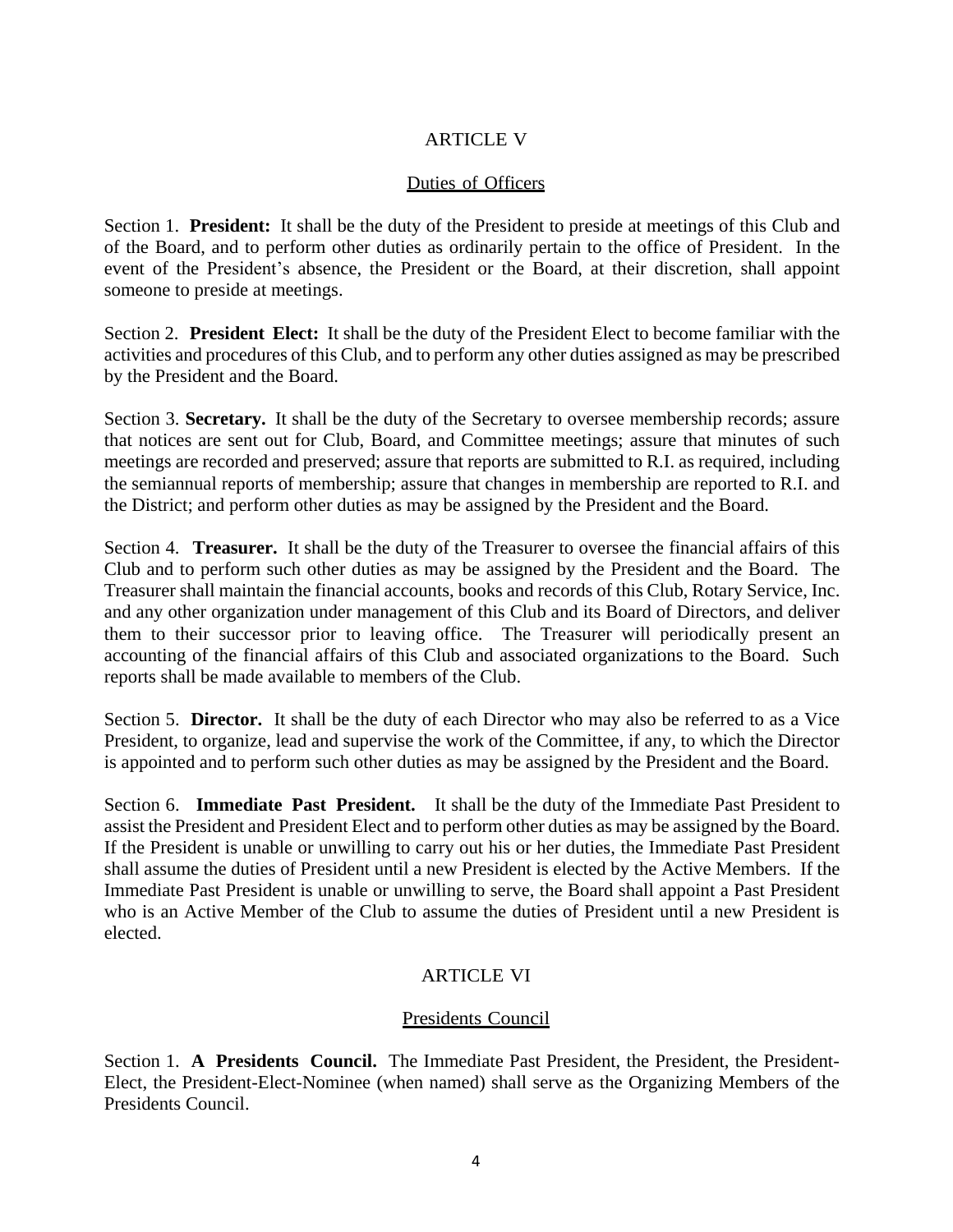Section 2. The Organizing Members of the Presidents Council shall select, by majority vote, at least one, but not more than three, additional members to the Presidents Council before the last day of July. At least one of these additional members must be a Past President of the Club.

Section 3. It shall be the duty of the Presidents Council to provide oversight of day-to-day club operations, review past activities, current plans, upcoming meetings, and any other club activities they deem crucial. In discharging its duties, the President's Council shall meet periodically, often weekly, during the Rotary year.

Section 4. The Presidents Council shall report to the Board.

## ARTICLE VII

### Meetings

Section 1. An Annual Meeting of this Club shall be held in December of each year, at which time the election of officers and directors to serve for the ensuing year shall take place.

Section 2. This Club meets for its regular meeting as follows: Tuesdays at noon, at least twice each month. Reasonable notice of a change to or cancellation of a regular meeting of this Club shall be given to all the members of this Club.

Section 3. One third of the Active Members shall constitute a quorum at Annual Meetings of this Club, and at other meetings in which elections are held or in which matters requiring approval of Active Members is required.

Section 4. Regular meetings of the Board shall be held at a regular time and place and shall number at least ten each year. The regular time and place of the meeting is determined by the Board. Special Meetings of the Board shall be called by the President, whenever deemed necessary, or upon the request of two Directors, notice having been given to the Board and Active Members not less than 72 hours before the meeting stating the purpose of this Special Meeting.

Section 5. A majority of Directors shall constitute a quorum of the Board.

Section 6. Meetings of the Board shall be open to attendance by Active Members except for Executive Sessions authorized by majority vote of the Directors present.

Section 7. Meetings of the Board may be held in person, by telephone or other means of communication by which all participants may speak to and hear each other.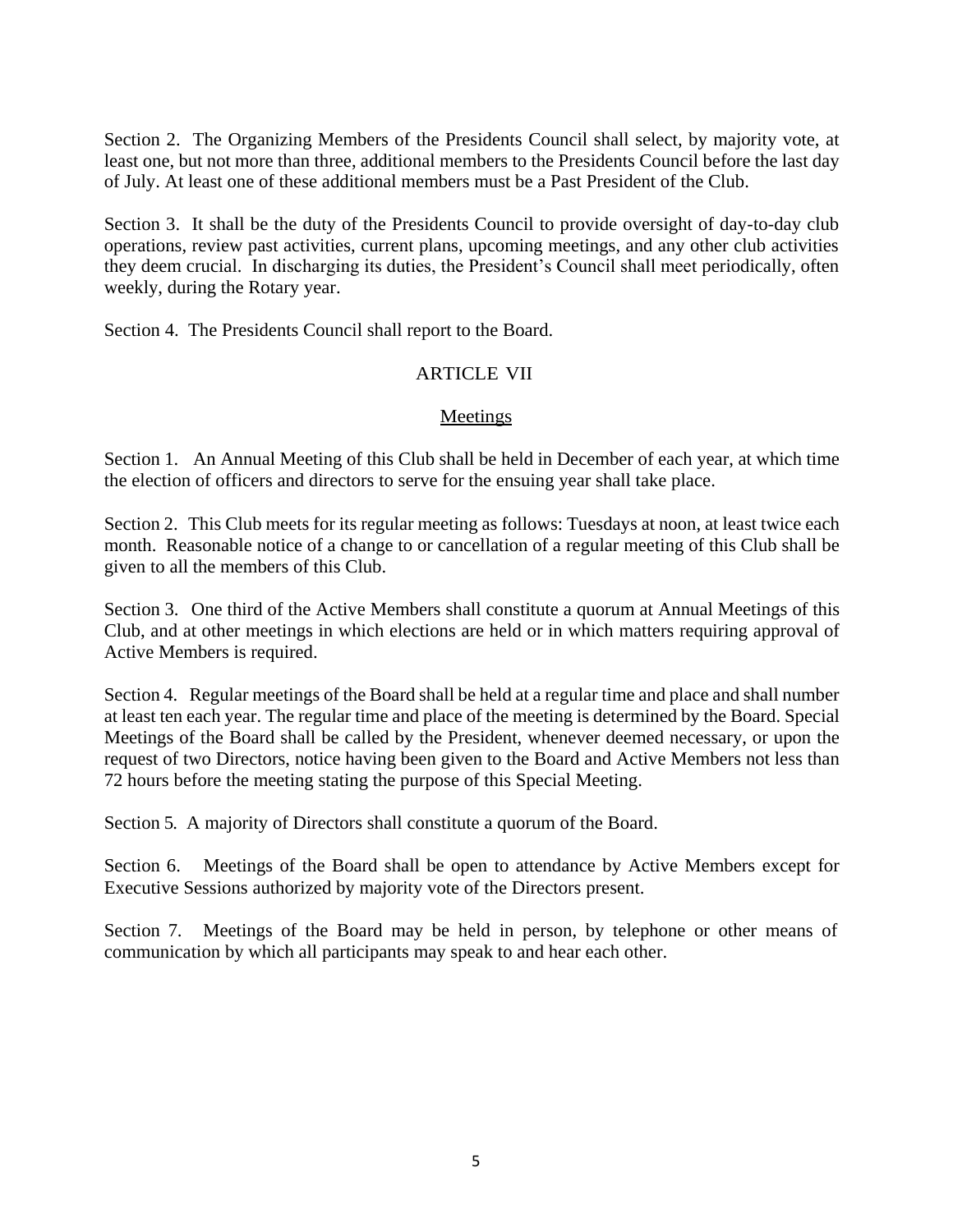### **ARTICLE** VIII

## Election of Members

Section 1. The name of a prospective member, proposed by an Active Member of this Club, shall be submitted to the Membership Committee (See Article XII Committees). The Membership Committee shall review the application, interviewing the prospective member, and make a recommendation to the Directors. A transferring or former member of another Club may be proposed to active membership by the former Club. The proposal shall be kept confidential except as otherwise provided in Article VIII.

Section 2. The Board shall ensure that the proposal meets all the classification and membership requirements of the Constitution of this Club.

Section 3. The Board shall approve or disapprove the proposal within 30 days of its submission and the Membership Committee shall notify the proposer of its decision.

Section 4. If the decision of the Board is favorable, the prospective member shall be informed of the purposes of Rotary and of the privileges and responsibilities of membership, following which the prospective member shall be requested to sign the membership proposal form and to permit his or her name and proposed classification to be published in this Club's newsletter and/or in notification to all Active Members.

Section 5. Seven days after member notification, if no written objection to a membership proposal stating the reasons for the objection, is received by the Board from any Active Member of this Club, the prospective member, upon payment of the fees and dues authorized by Article IX in these Bylaws, shall be considered elected to membership.

If any such objection has been received, the Board shall vote on this matter at its next meeting. If approved despite the objection, the proposed member, upon payment of the fees and dues authorized by Article IX of these Bylaws shall be admitted to membership.

Section 6. Following the election, the President shall arrange for the new member's induction, membership badge, and new member Rotary literature. In addition, the President or Secretary will report the new member information to R.I.

Section 7. This Club may elect, in accordance with the standard Rotary Club Constitution, honorary members proposed by the Board. The Board may determine the term of each honorary membership.

Section 8. This Club may elect, in accordance with the standard Rotary Club Constitution, corporate members proposed by the Board. The Board may determine the terms of corporate membership.

Section 9. The Board may determine the terms of additional types of membership.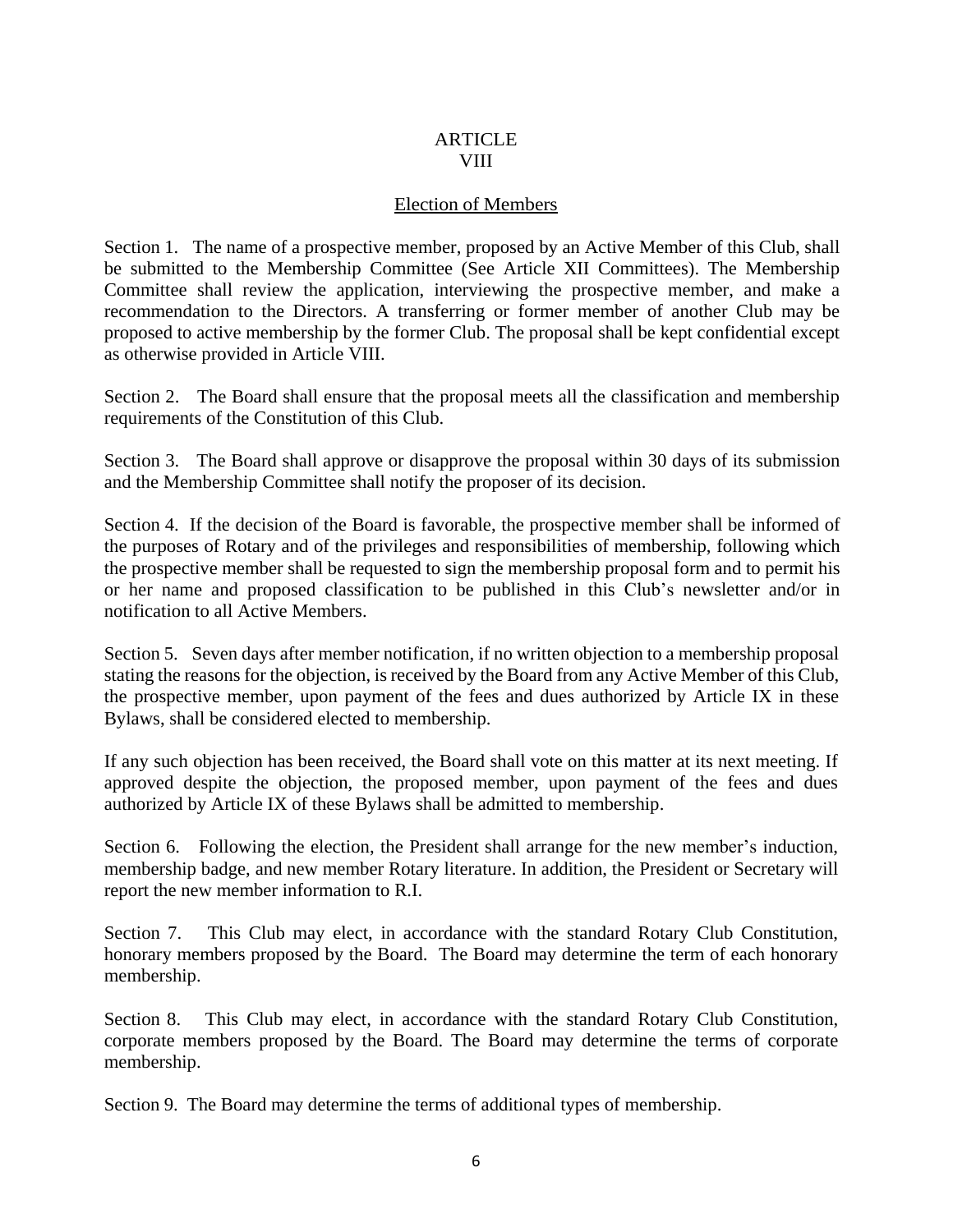Section 10. Upon written application to the Board, setting forth good and sufficient cause, a leave of absence may be granted, excusing a member from attending the meetings of this Club for a specified length of time. Leave of absence prevents a forfeiture of membership. The Board shall, as a condition to granting a leave of absence, require the payment of dues equal to not less than the amounts which this Club must pay to Rotary International, The District, and The Rotarian Magazine for Active Members regardless of their attendance.

### **ARTICLEIX**

#### Fees and Dues

Section 1: Annual membership dues shall be determined by the Board and may be adjusted from time to time. Annual dues include RI per capital dues, subscriptions to an official magazine, District per capital dues, club fees, and other Rotary or District assessments, if any. Policies and procedures for addressing nonpayment of dues shall be determined by the Board with notification to members. The board may make changes to these procedures from time to time, with notification 30 days prior to their effectiveness.

### **ARTICLE X**

#### Method of Voting

Section 1. The business of this Club shall be transacted by voice vote or a show of hands, except the election of Officers and Directors as set forth in Article IV. A matter shall be approved by a majority vote of those present and eligible to vote, provided a quorum is reached. The Board may determine that a specific resolution be considered by ballot rather than by vocal assent. In which case, ballots shall be provided to each Active Member at least one week prior to the day of the ballot count. Each completed ballot must be deposited in a secure ballot box by the day of the vote. The ballot box shall be closed at 1:30 PM. Six tellers, appointed by the President shall count and record the ballots and report the results to the President.

Section 2. The Board may take action by written consent, without a meeting. Decisions made by written consent require unanimous written agreement of the Directors, except for interested parties, who may not vote upon matters in which they have an interest.

### ARTICLE XI

#### Five Avenues of Service

Section 1. The Five Avenues of Service are the philosophical and practical framework for this Rotary Club. They are: Club Service, Vocational Service, Community Service, International Service, and Youth Service. This club shall be active in each of the Five Avenues of Service.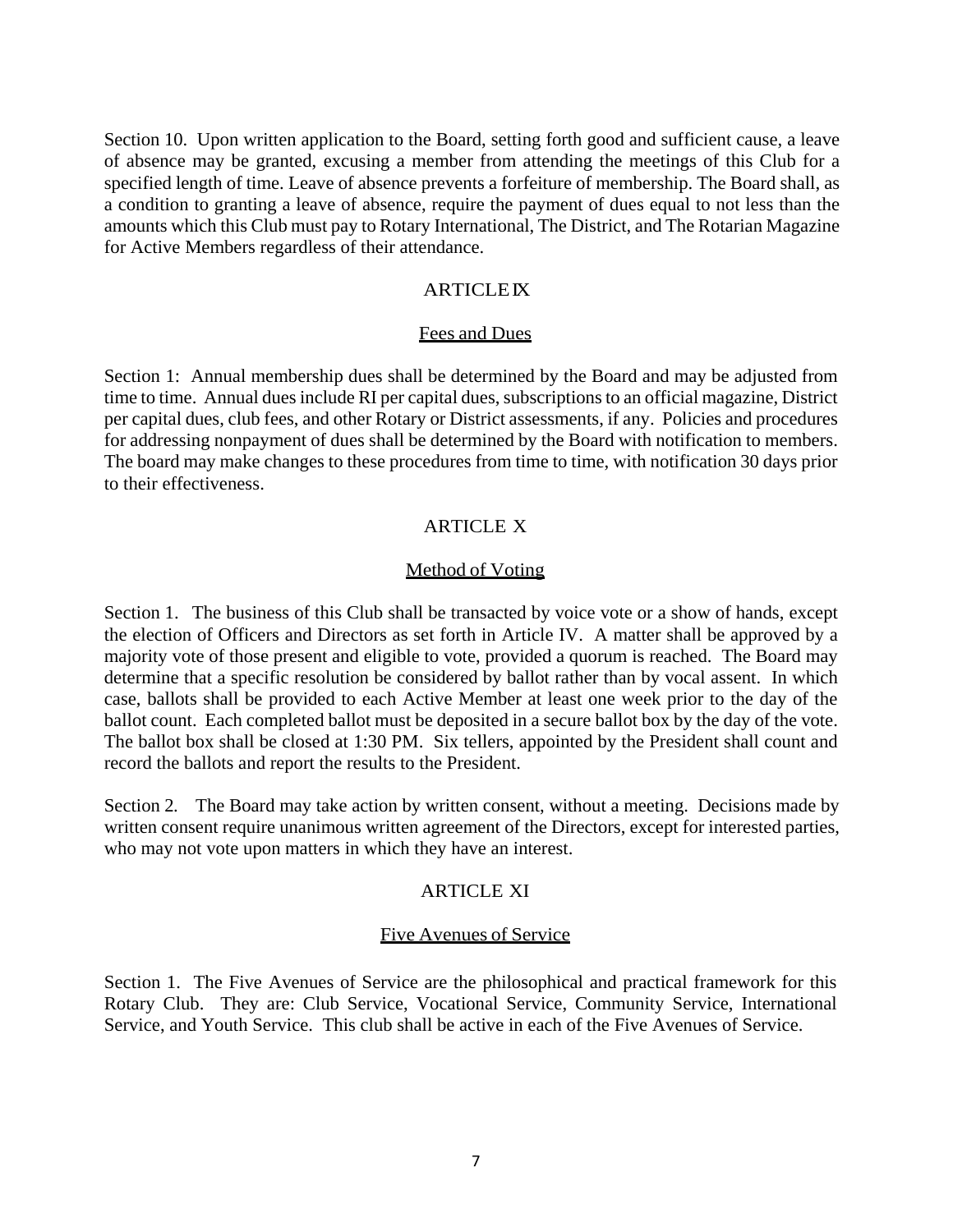## ARTICLE XII

## **Committees**

Section 1. This Club's Committees are charged with carrying out the annual and long-range goals of this Club based on the Five Avenues of Service. Committees shall, at sole discretion of the Board of Directors, include but not be limited to the following:

| Membership:                                    | Committee develops<br>This<br>and implements<br>a<br>comprehensive plan for the recruitment and retention of<br>members.                                                                                             |
|------------------------------------------------|----------------------------------------------------------------------------------------------------------------------------------------------------------------------------------------------------------------------|
| <b>Public Relations and</b><br>Communications: | This Committee develops and implements plans that<br>provide members of this Club and the public with<br>information about Rotary, and to promote this Club's<br>service projects and activities.                    |
| Club Service:                                  | This Committee ensures the effective operation of this<br>Club.                                                                                                                                                      |
| <b>Community Service:</b>                      | This Committee develops and implements educational,<br>humanitarian, and vocational projects that address the<br>needs of the San Francisco Bay Area communities.                                                    |
| <b>International Service:</b>                  | This Committee develops and implements educational,<br>humanitarian, and vocational projects that address the<br>needs of communities in other countries.                                                            |
| <b>Youth Service:</b>                          | This Committee develops and implements leadership,<br>educational, humanitarian, and vocational projects that<br>focus on the needs of the San Francisco Bay Area youth.                                             |
| <b>Vocational Service:</b>                     | This Committee develops and implements programs that<br>support the vocational development of Club members.                                                                                                          |
| Development:                                   | This Committee develops and implements plans to<br>support Rotary Service, Inc., The San Francisco Rotary<br>Foundation and The Rotary Foundation through both<br>financial contributions and program participation. |

Section 2. Additional ad hoc committees may be appointed as needed.

Section 3. The President and the President Elect shall be ex officio members of all Committees and, as such, shall have all the privileges of membership thereon.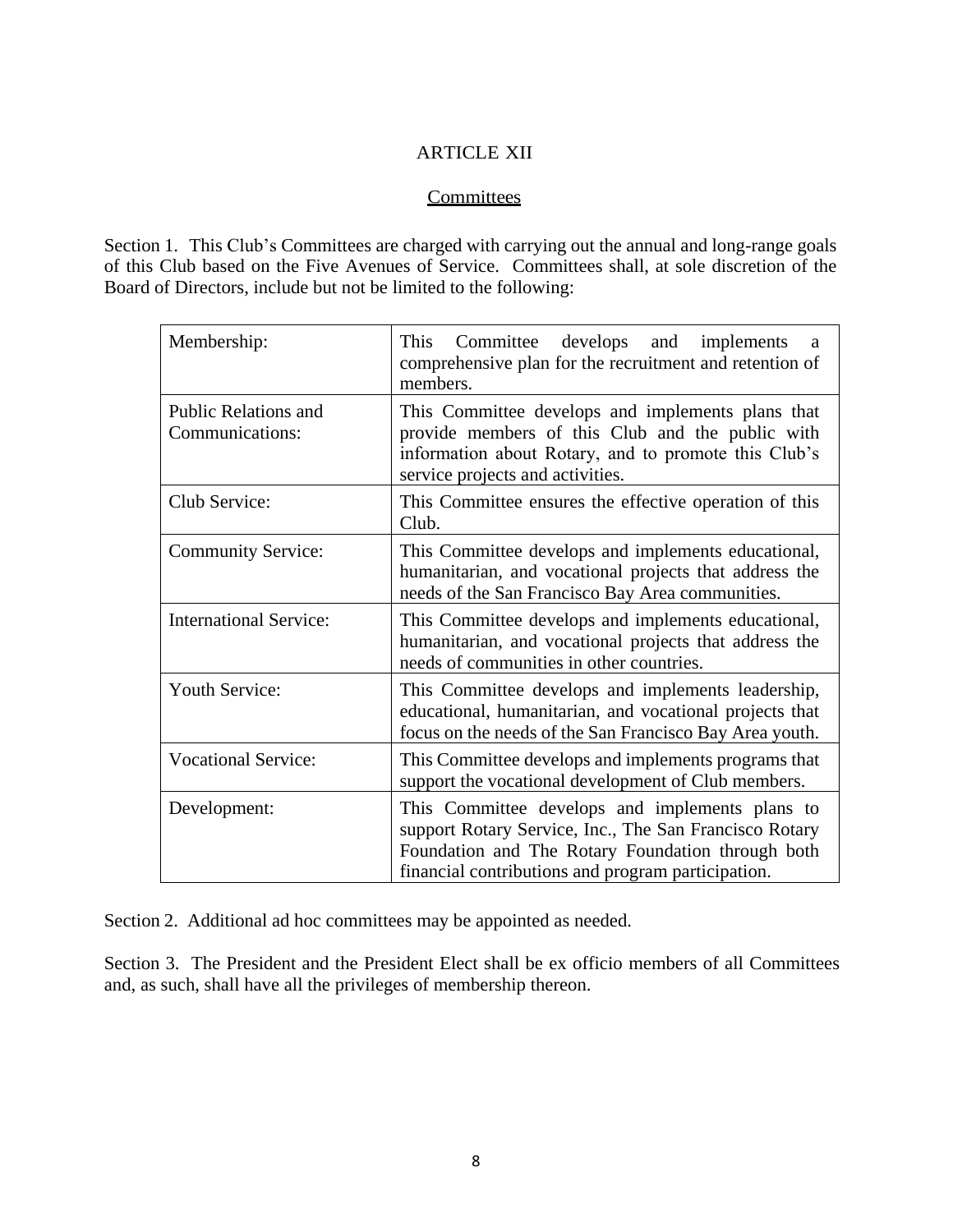Section 4. Each committee shall transact its business as is delegated to it in these Bylaws and such additional business as may be referred to it by the President or the Board. Except where special authority is given by the Board, no Committee shall take any action until a report has been made to the Board and recommended action approved by the Board.

Each Committee chair shall be responsible for regular meetings and activities of the Committee for which they are responsible, shall supervise and coordinate the work of the committee, and shall report to the Board on all committee activities.

Section 5. Each Committee shall have a specific mandate, clearly defined goals, and action plans established by the beginning of each year for implementation during the course of the fiscal year. It shall be the primary responsibility of the President Elect to provide the necessary leadership to prepare mandates, goals, and plans for each committee for the fiscal year for which he or she will serve as President.

Section 6. Each Committee shall consider the Five Avenues of Service, with reference to appropriate R.I. materials, when developing its action plan for the year.

# ARTICLE XIII

### **Finances**

Section 1. At the beginning of each fiscal year, the Board shall approve a budget of estimated income and estimated expenditures for the fiscal year.

Section 2. The Treasurer shall oversee all funds and provide an accounting of such funds.

Section 3. The Treasurer shall deposit to the credit of the Rotary Club of San Francisco all its funds in a bank or banks to be named by the Board. The Treasurer may use more than one account to segregate funds.

Section 4. The Treasurer shall pay bills of the Club as they come due after approval by Officer, President, or Board as called for in the Delegation of Authority approved by the Board. In absence of Treasurer, disbursements may be made by President, President Elect, or Secretary.

Section 5. A qualified person or persons, approved by the Board, shall meet with the Treasurer at least once each fiscal year for the purpose of reviewing the financial affairs of the Club. Such review shall include a review of all Club disbursements since the last such meeting and review of other materials as considered necessary in the circumstances.

Section 6. All moneys or property in the future collected or received by this Club for fines or any other donations or bequests for charitable or eleemosynary purposes, shall be for the account of and belong to Rotary Service, Inc.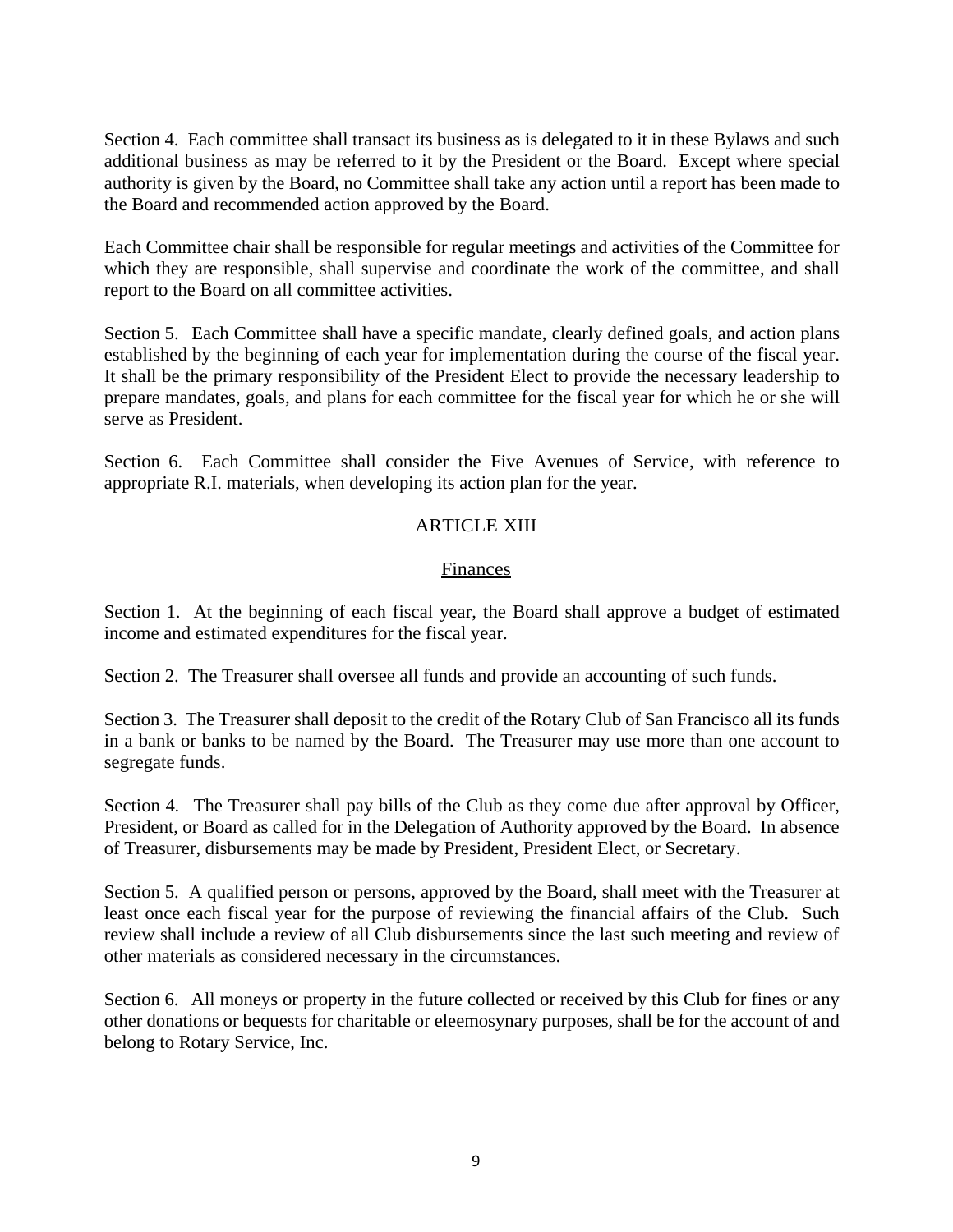# ARTICLE XIV

## Resolutions and Subscriptions

Section 1. No individual or Committee shall have the authority to commit this Club and no matter shall be considered by this Club until it has been considered and approved by the Board. Resolutions or motions, if offered at a meeting of this Club, shall be referred, without discussion, to the Board. The Board, in its sole discretion, may proceed to take such matter to the Active Members for consideration and approval.

Section 2. Any appeal for funds for a program not sponsored by this Rotary Club or a grant request made to this Club, Rotary Service, Inc., or The Rotary Foundation shall conform to the procedure prescribed in Section 1 of this Article XIV.

# ARTICLE XV

# Order of Business

Section 1. Regular luncheon meetings of this Club shall follow a regular agenda as follows:

Meeting called to order; Introduction of visiting Rotarians and guests; Awards and celebrations; Committee reports or announcements by committee chairs and others; Business matters and discussion; Speaker; and Adjournment.

# ARTICLE XVI

### Amendments

Section 1. These Bylaws may be amended at any regular meeting, a quorum being present, by a two-thirds vote of all Active Members present, provided that such proposed amendment(s) have been previously approved by the Board, or proposed in writing by at least two-thirds of the Active Members of this Club. Notice of such proposed amendment(s) shall have been provided to each Active Member at least ten days before such meeting. Amendments and/or additions to these Bylaws must be consistent with this Club's Constitution and with the Constitution and Bylaws of R.I.

# ARTICLE XVII

# Nondiscrimination & Conflicts of Interest

Section 1. This Club and its Committees and members shall not discriminate on the basis of sex, race, color, religion, ancestry, national origin, disability, age, sexual preference, or any other characteristics or trait prohibited by law.